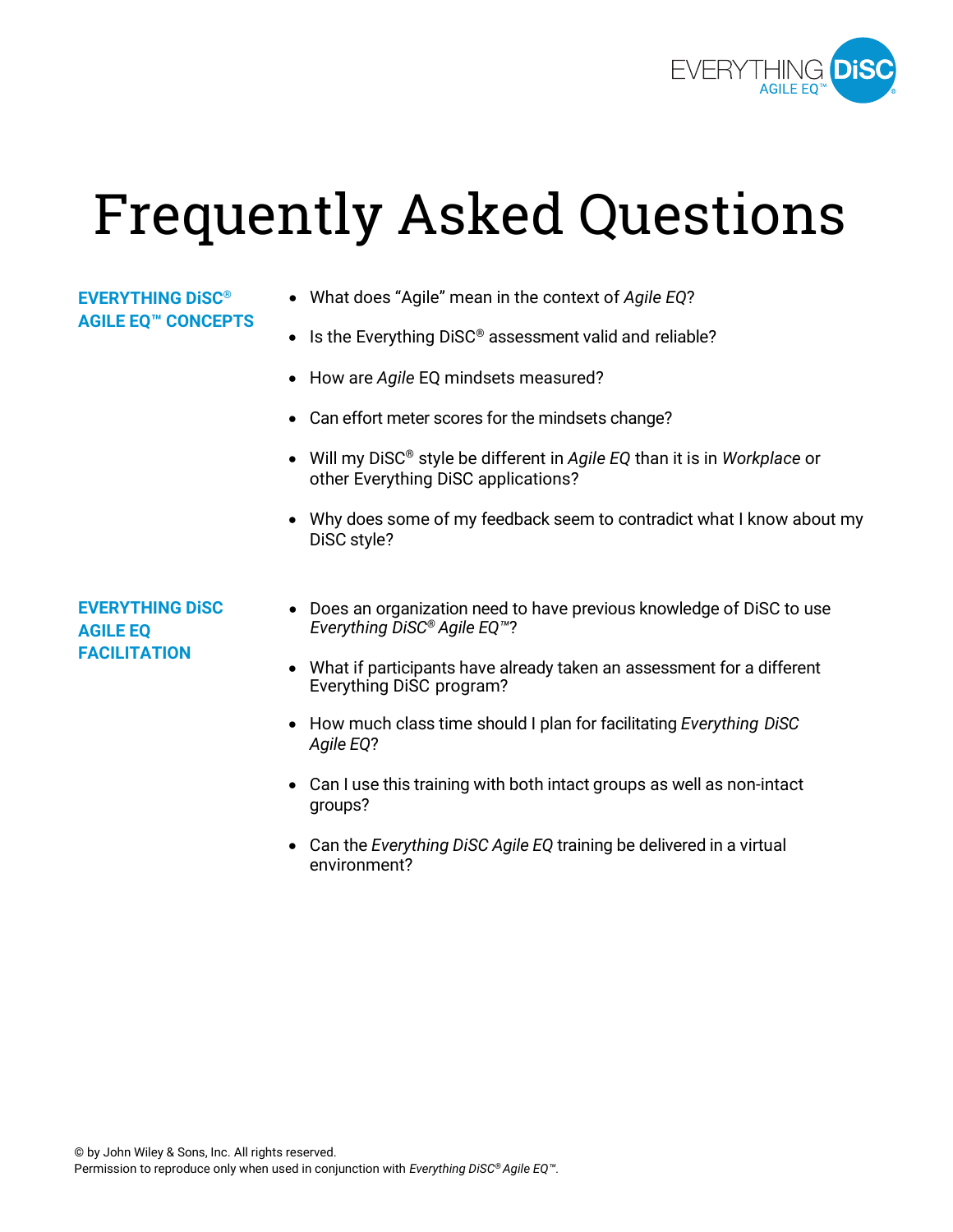

# **EVERYTHING DISC® AGILE EQ™ CONCEPTS**

#### **What does "Agile" mean in the context of** *Agile EQ***?**

Within the *Agile EQ* framework, agility is the ability to recognize the emotional and social needs of a situation and act accordingly. Agility is necessary because (1) different situations call for different responses and (2) some situations call for us to respond in ways that may not be the most intuitive or comfortable for us.

Some participants may be used to seeing the word "agile" in the context of software development or project management. In these contexts, the term often refers to a set of practices that break large projects into smaller, iterative initiatives so that cross-functional teams can react quickly to changes. However, in all of these settings (including emotional intelligence), agility is necessary to remain competitive in a professional world that is increasingly interdependent, fluid, and unpredictable.

#### **Is the** *Everything DiSC®* **assessment valid and reliable?**

Yes. In fact, we only publish Everything DiSC products that have surpassed our strict testing standards and have been proven effective through our iterative design process*. Everything DiSC® Agile EQ™* is one of a number of assessments within the Everything DiSC family of products. This assessment builds on over 40 years of DiSC® research and knowledge. Specific information related to validity and reliability is available in the Everything DiSC Research Report and the *Everything DiSC Manual* (in English).

#### **How are** *Agile EQ* **mindsets measured?**

Each of the eight mindsets are measured using item (i.e., question) responses gathered during the assessment process. This assessment asks participants to respond to statements like "I am eventempered" on a five-point "strongly agree" to "strongly disagree" scale. The *Agile EQ* assessment also asks participants to rate how easy or difficult social or emotional tasks are for them on a five-point scale, ranging from "very difficult" to "very easy." Sample items include "Making small talk with people I barely know," "Keeping my emotions from showing when I am angry," and "Standing up to people who are being too aggressive." These responses are then aggregated to form scales, which are then presented to participants in the effort meter sections of the profile.

#### **Can effort meter scores for the mindsets change?**

Yes. Unlike DiSC styles (which, on average, are not expected to change significantly as a function of maturation), a person can become more comfortable with mindsets that are outside their comfort zone and this may be reflected in their effort meter results.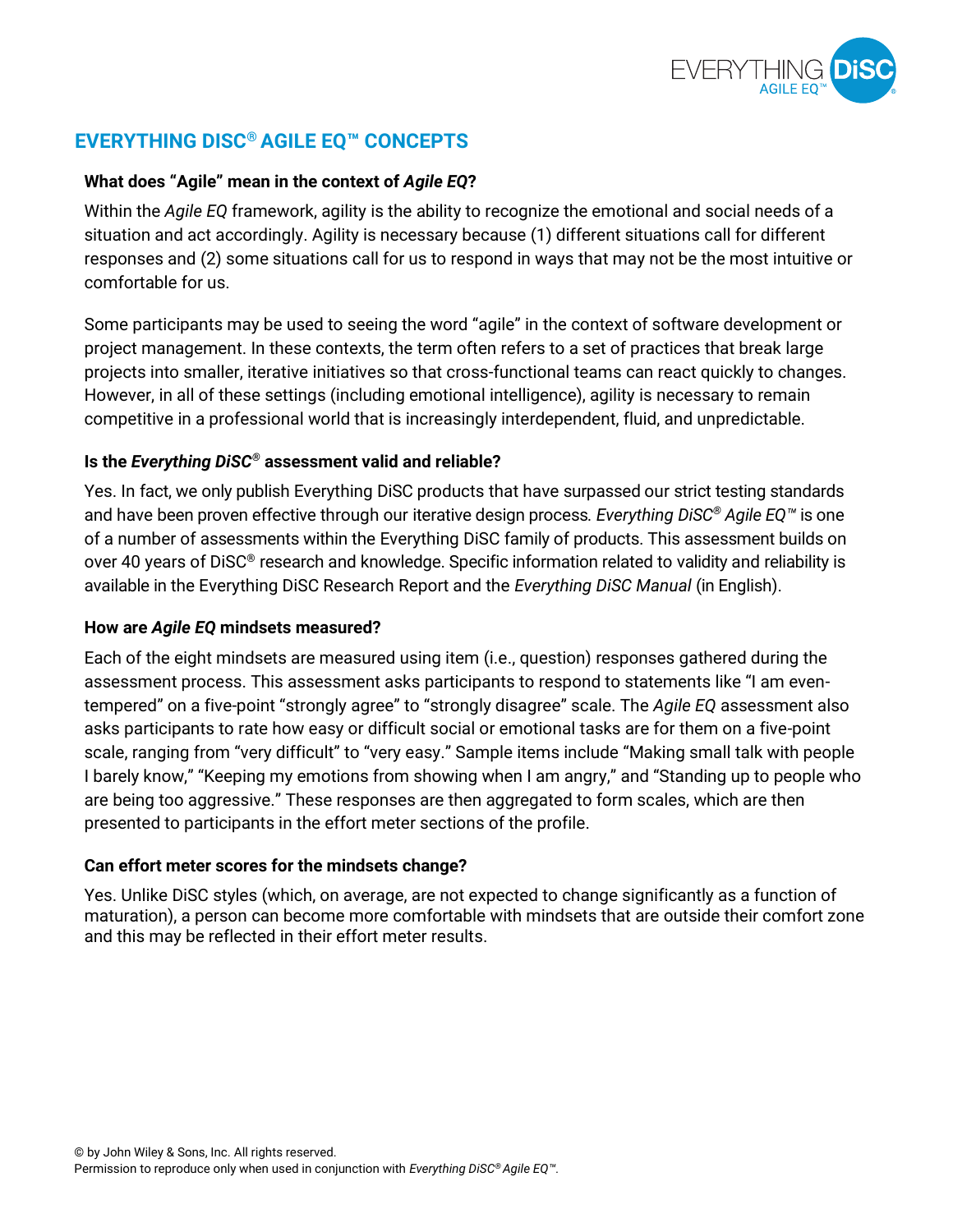

### **Will my DiSC® style be different in** *Agile* **EQ than it is in** *Workplace* **or other Everything DiSC® applications?**

The assessment items used to determine a person's DiSC style and dot placement in *Everything DiSC® Agile EQ™* are exactly the same as the items used for *Everything DiSC Workplace®, Productive Conflict, Management, Sales,* or *Work of Leaders*. *Agile EQ* also has product-specific assessment items that measure the mindsets.

When someone takes the Everything DiSC assessment again, they generally do not answer the questions exactly the same way. The median change that we see is 12 degrees within the circle. So, someone's dot is bound to move a little, even when the person is taking the same application.

#### **Why does some of my feedback seem to contradict what I know about my DiSC style?**

There may be times when a person's report and narrative feedback do not seem consistent with characteristics typical of their DiSC style. For instance, we know that two people with the D style are not identical. This is because the D style is multidimensional and, therefore, contains correlated but separate elements such as forcefulness, directness, and tough-mindedness. There are times when an individual may demonstrate only two out of three of these characteristics and still be classified as a D style.

Unexpected behaviors or mindsets outside of the typical characteristics of a DiSC style help reflect the depth of a person's individual personality. The *Everything DiSC® Supplement for Facilitators* can help you identify these unexpected behaviors and is available for any Everything DiSC profile.